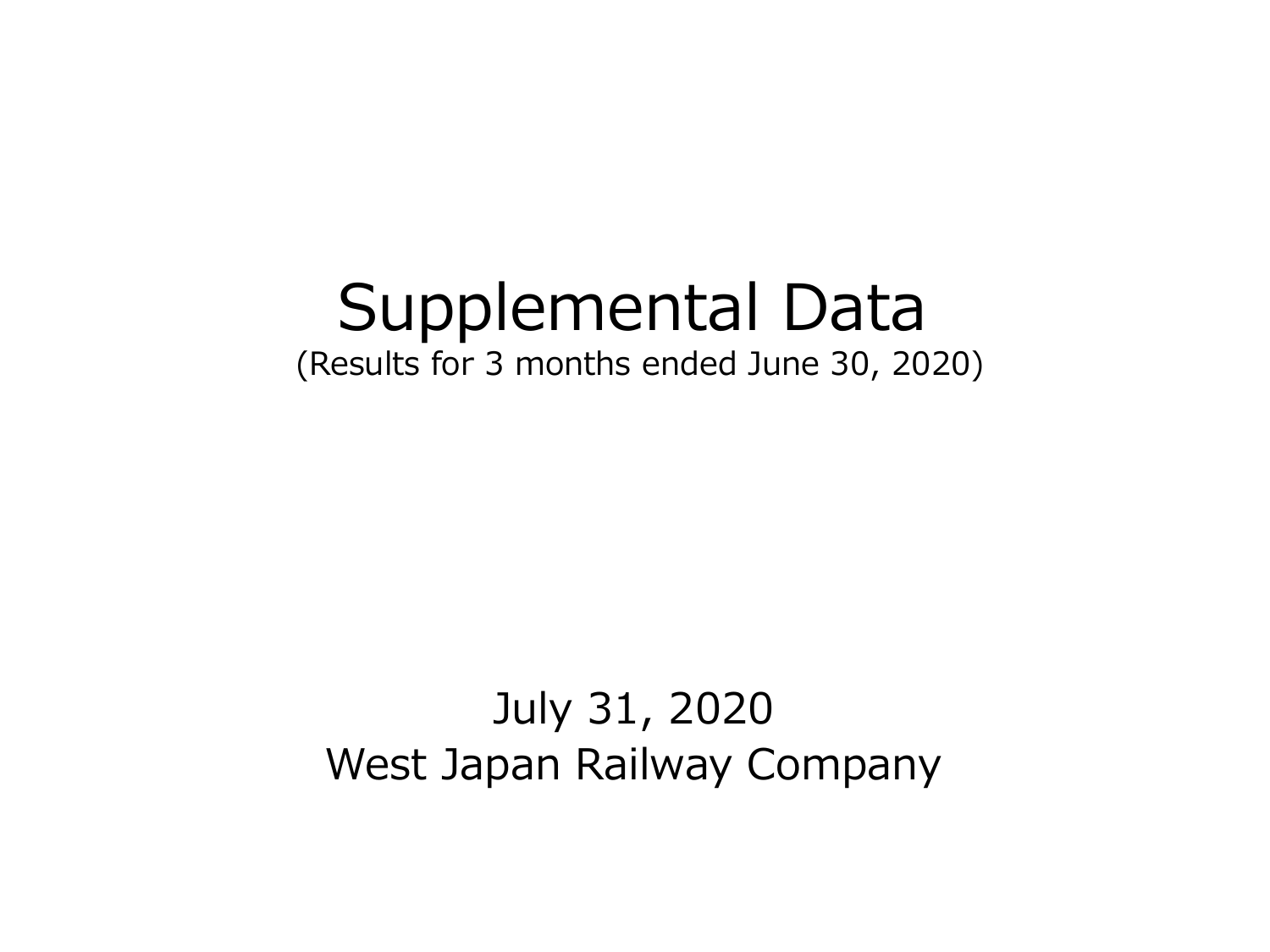

|                                                |                                    |                                    |                     |               |                     | ¥ Billions                             |
|------------------------------------------------|------------------------------------|------------------------------------|---------------------|---------------|---------------------|----------------------------------------|
|                                                | 3 months<br>ended<br>June 30, 2019 | 3 months<br>ended<br>June 30, 2020 | YoY<br>Increase/    | $\frac{0}{0}$ | Results<br>FY2020.3 | Forecasts<br>FY2021.3<br>As of July 31 |
|                                                | <u>A</u>                           | B                                  | (Decrease)<br>$B-A$ | $B/A-1$       | C                   | D                                      |
| [Consolidated]                                 |                                    |                                    |                     |               |                     |                                        |
| <b>Operating Revenues</b>                      | 365.7                              | 163.3                              | (202.3)             | (55.3)        | 1,508.2             |                                        |
| Operating Income (Loss)                        | 66.0                               | (94.2)                             | (160.2)             |               | 160.6               |                                        |
| Recurring Profit (Loss)                        | 62.2                               | (99.7)                             | (162.0)             |               | 148.3               |                                        |
| Profit (Loss) attributable to owners of parent | 42.5                               | (76.7)                             | (119.2)             |               | 89.3                |                                        |
| [Non-Consolidated]                             |                                    |                                    |                     |               |                     |                                        |
| <b>Operating Revenues</b>                      | 248.4                              | 93.4                               | (155.0)             | (62.4)        | 961.9               |                                        |
| <b>Transportation Revenues</b>                 | 223.3                              | 72.1                               | (151.1)             | (67.7)        | 856.8               |                                        |
| <b>Operating Expenses</b>                      | 188.5                              | 175.5                              | (13.0)              | (6.9)         | 842.1               |                                        |
| Personnel costs                                | 54.2                               | 52.0                               | (2.1)               | (4.0)         | 214.6               |                                        |
| Non personnel costs                            | 84.3                               | 75.2                               | (9.1)               | (10.8)        | 424.3               |                                        |
| Energy costs                                   | 11.3                               | 9.7                                | (1.5)               | (13.8)        | 45.4                |                                        |
| Maintenance costs                              | 26.0                               | 26.6                               | 0.6                 | 2.3           | 166.4               |                                        |
| Miscellaneous costs                            | 46.9                               | 38.7                               | (8.1)               | (17.4)        | 212.4               |                                        |
| Depreciation                                   | 33.0                               | 33.4                               | 0.3                 | 1.2           | 138.2               |                                        |
| Operating Income (Loss)                        | 59.9                               | (82.1)                             | (142.0)             |               | 119.7               |                                        |
| Recurring Profit (Loss)                        | 57.2                               | (86.9)                             | (144.2)             |               | 106.9               |                                        |
| Net Income (Loss)                              | 40.0                               | (61.7)                             | (101.8)             |               | 73.5                |                                        |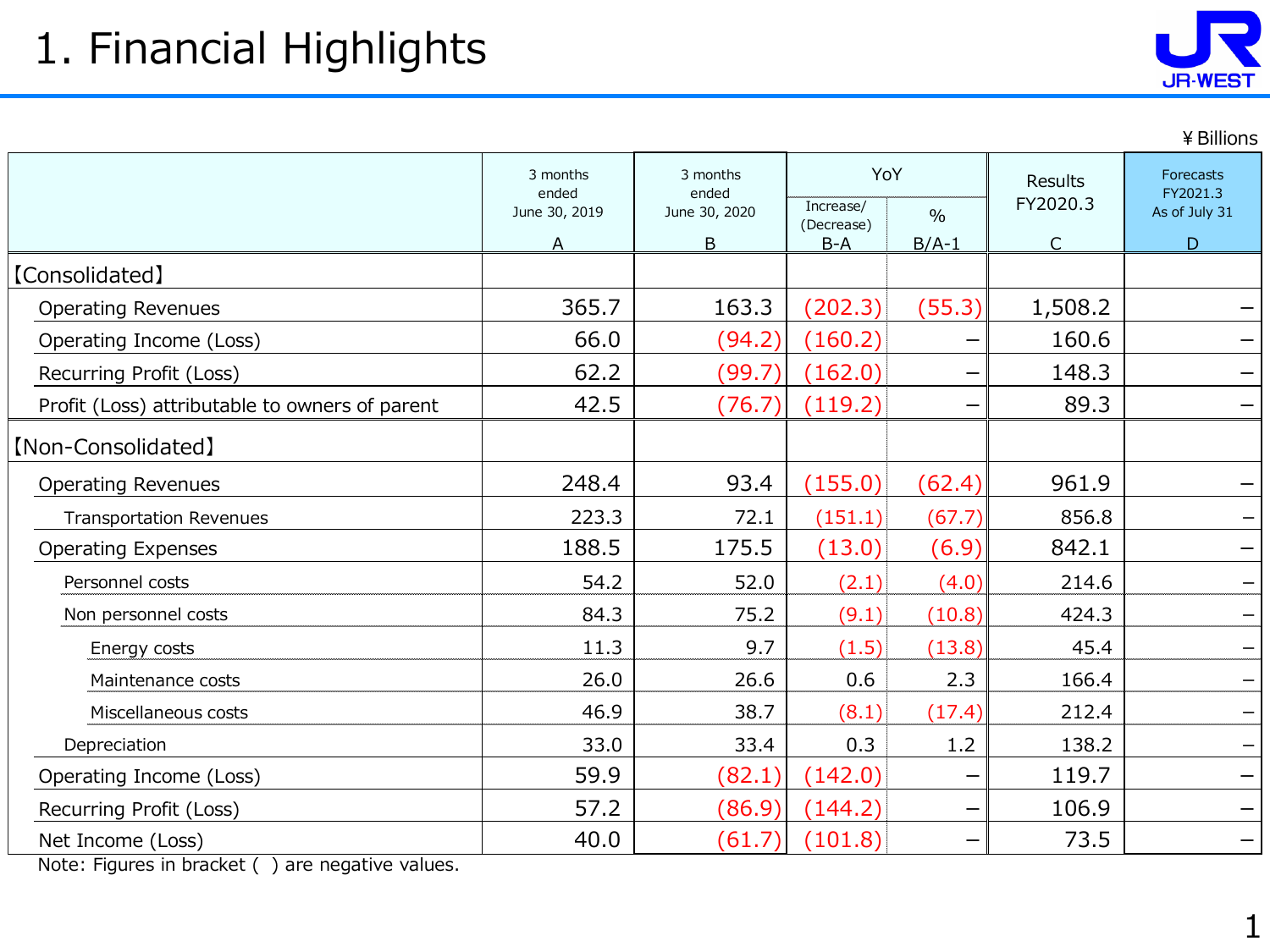### 2. Non-Consolidated Financial Results and Forecasts



2

¥Billions

|                                     | 3 months<br>ended | YoY<br>3 months<br>ended<br>June 30, 2019<br>June 30, 2020 |                         |               | Results<br>FY2020.3 | Forecasts<br>FY2021.3 |
|-------------------------------------|-------------------|------------------------------------------------------------|-------------------------|---------------|---------------------|-----------------------|
|                                     |                   |                                                            | Increase/<br>(Decrease) | $\frac{0}{0}$ |                     | As of July 31         |
|                                     | A                 | B                                                          | $B-A$                   | $B/A-1$       | $\mathsf C$         | $\mathsf D$           |
| <b>Operating Revenues</b>           | 248.4             | 93.4                                                       | (155.0)                 | (62.4)        | 961.9               |                       |
| Transportation revenues             | 223.3             | 72.1                                                       | (151.1)                 | (67.7)        | 856.8               |                       |
| Other                               | 25.1              | 21.2                                                       | (3.8)                   | (15.4)        | 105.0               |                       |
| Operating Expenses                  | 188.5             | 175.5                                                      | (13.0)                  | (6.9)         | 842.1               |                       |
| Personnel costs                     | 54.2              | 52.0                                                       | (2.1)                   | (4.0)         | 214.6               |                       |
| Non personnel costs                 | 84.3              | 75.2                                                       | (9.1)                   | (10.8)        | 424.3               |                       |
| Energy costs                        | 11.3              | 9.7                                                        | (1.5)                   | (13.8)        | 45.4                |                       |
| Maintenance costs                   | 26.0              | 26.6                                                       | 0.6                     | 2.3           | 166.4               | -                     |
| Miscellaneous costs                 | 46.9              | 38.7                                                       | (8.1)                   | (17.4)        | 212.4               | —                     |
| Rental payments, etc.               | 7.0               | 6.8                                                        | (0.1)                   | (2.6)         | 28.4                |                       |
| Taxes                               | 9.8               | 7.9                                                        | (1.9)                   | (19.7)        | 36.4                |                       |
| Depreciation                        | 33.0              | 33.4                                                       | 0.3                     | 1.2           | 138.2               |                       |
| Operating Income (Loss)             | 59.9              | (82.1)                                                     | (142.0)                 |               | 119.7               |                       |
| Non-operating revenues and expenses | (2.6)             | (4.8)                                                      | (2.1)                   | 81.4          | (12.7)              |                       |
| Non-operating revenues              | 2.2               | 1.9                                                        | (0.2)                   |               | 7.5                 |                       |
| Non-operating expenses              | 4.8               | 6.7                                                        | 1.8                     |               | 20.3                |                       |
| Recurring Profit (Loss)             | 57.2              | (86.9)                                                     | (144.2)                 |               | 106.9               | -                     |
| Extraordinary profit and loss, net  | (0.3)             | (2.4)                                                      | (2.1)                   |               | (1.1)               |                       |
| Extraordinary profit                | 2.0               | 1.9                                                        | (0.0)                   | —             | 20.9                |                       |
| Extraordinary loss                  | 2.4               | 4.4                                                        | 2.0                     |               | 22.1                | $\qquad \qquad -$     |
| Net Income (Loss)                   | 40.0              | (61.7)                                                     | (101.8)                 |               | 73.5                |                       |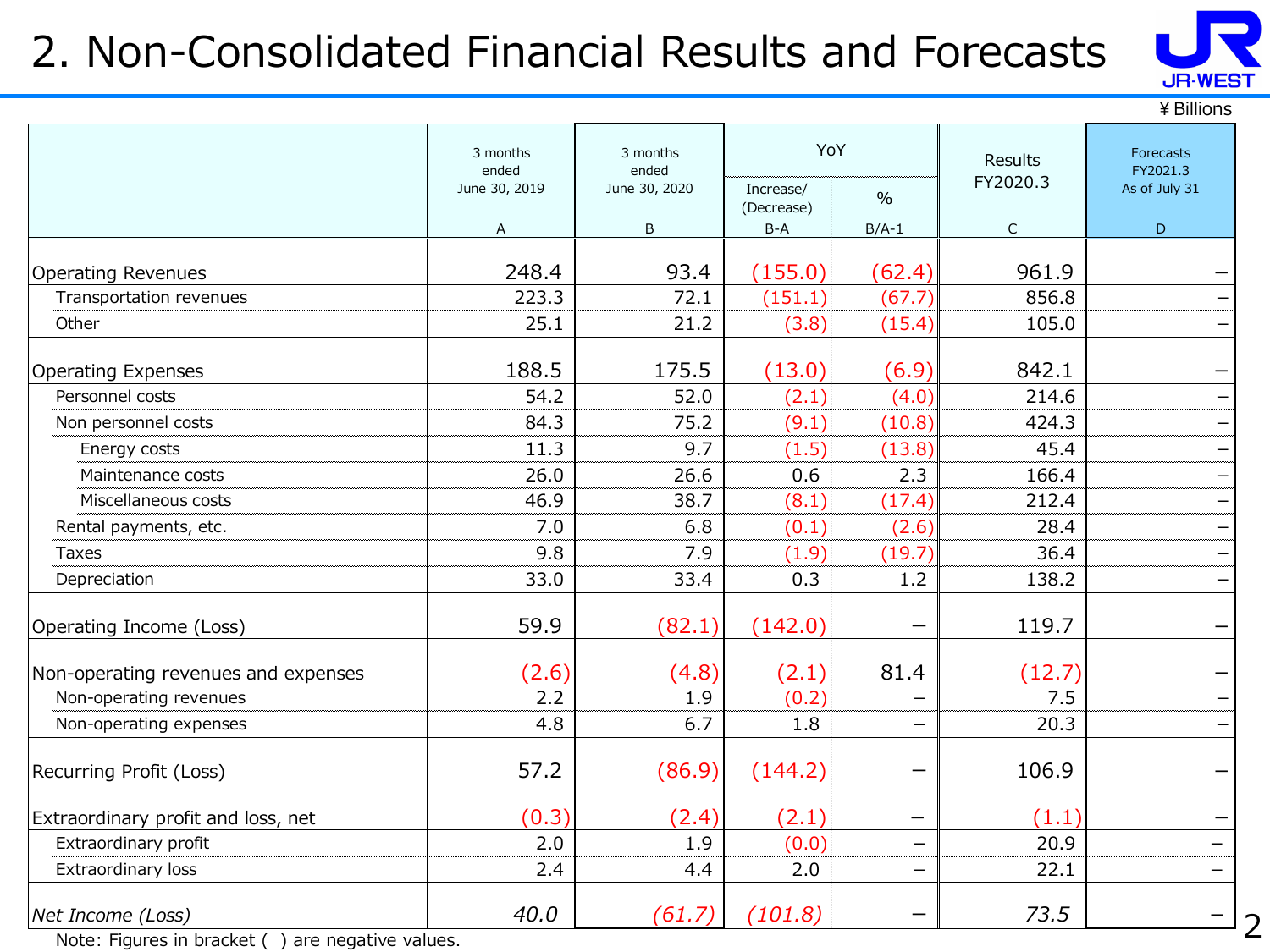#### 3. Major Factors of Increase/Decrease in Transportation Revenues



¥Billions

|                                    |                                                |                 |        | Results for 3 months ended June 30,2020                      |        |
|------------------------------------|------------------------------------------------|-----------------|--------|--------------------------------------------------------------|--------|
| Transportation                     |                                                | YoY             |        | Major factors                                                |        |
| revenues                           | Increase/(Decrease)<br>$\frac{0}{0}$<br>Amount |                 |        |                                                              | Amount |
|                                    |                                                |                 |        | Fundamental trend 0.0%                                       |        |
|                                    |                                                | Special factors |        |                                                              |        |
|                                    |                                                |                 |        | ·COVID-19 (Domestic)                                         | (84.3) |
| Shinkansen                         | 22.5                                           | (92.4)          | (80.4) | ·Inbound                                                     | (4.5)  |
|                                    |                                                |                 |        | ·Rebound from pattern of weekdays and weekends (Golden Week) | (3.4)  |
|                                    |                                                |                 |        | ·Rebound from G20                                            | (0.1)  |
|                                    |                                                |                 |        |                                                              |        |
|                                    |                                                |                 |        | etc.                                                         |        |
|                                    |                                                |                 |        | Fundamental trend 0.0%                                       |        |
|                                    |                                                |                 |        | Special factors                                              |        |
|                                    |                                                | 38.7<br>(42.1)  | (52.1) | ·COVID-19 (Domestic)                                         | (37.6) |
| Kansai Urban Area<br>(Kyoto-Osaka- |                                                |                 |        | ·Inbound                                                     | (3.7)  |
| Kobe Area)                         |                                                |                 |        | ·Rebound from pattern of weekdays and weekends (Golden Week) | (0.5)  |
|                                    |                                                |                 |        | ·Rebound from G20                                            | (0.1)  |
|                                    |                                                |                 |        |                                                              |        |
|                                    |                                                |                 |        | etc.                                                         |        |
|                                    |                                                |                 |        | Fundamental trend 0.0%                                       |        |
|                                    |                                                |                 |        | Special factors                                              |        |
|                                    |                                                |                 |        | ·COVID-19 (Domestic)                                         | (15.1) |
| Other                              | 10.7                                           | (16.5)          | (60.6) | ·Inbound                                                     | (0.8)  |
| lines                              |                                                |                 |        | ·Rebound from pattern of weekdays and weekends (Golden Week) | (0.4)  |
|                                    |                                                |                 |        | ·Rebound from G20                                            | (0.1)  |
|                                    |                                                |                 |        |                                                              |        |
|                                    |                                                |                 |        | etc.                                                         |        |
| Conventional lines                 | 49.5                                           | (58.7)          | (54.2) |                                                              |        |
| Total                              | 72.1                                           | (151.1)         | (67.7) |                                                              |        |

Note1: Revenues from luggage transportation are omitted due to the small amount.

Note2: The decline in transportation revenues attributable to the spread of the novel coronavirus infection (3 months ended June 30, 2020) is ¥146.3 billion, including the decline in inbound demand.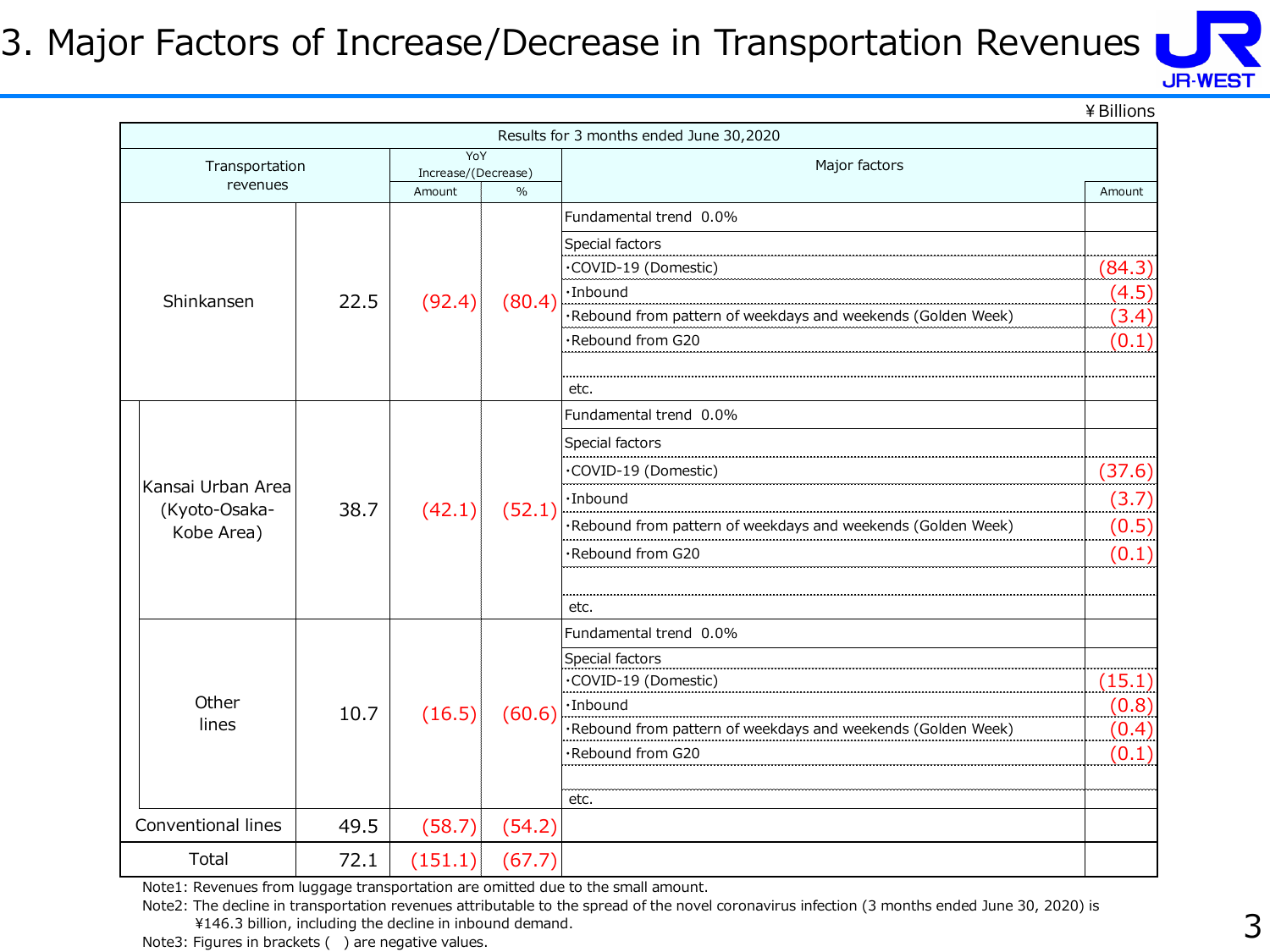#### 4. Transportation Revenues and Passenger-Kilometers Results and Forecasts



| <b>Transportation Revenues</b>               |          |                                                         |                      |                |                       | Passenger-Kilometers |                                                         |                        |  |
|----------------------------------------------|----------|---------------------------------------------------------|----------------------|----------------|-----------------------|----------------------|---------------------------------------------------------|------------------------|--|
|                                              |          |                                                         |                      |                | ¥ Billions            |                      | Millions of passenger-kilometers                        |                        |  |
|                                              |          | Results for 3 months ended June 30<br>$(4/1 \sim 6/30)$ |                      | <b>Results</b> | FY2021.3<br>Forecasts |                      | Results for 3 months ended June 30<br>$(4/1 \sim 6/30)$ |                        |  |
|                                              | FY2020.3 | FY2021.3                                                | YoY                  | FY2020.3       | As of July 31         | FY2020.3             | FY2021.3                                                | YoY                    |  |
| Total                                        | 223.3    | 72.1                                                    | (151.1)<br>(67.7%)   | 856.8          |                       | 15,159               | 6,816                                                   | (8, 343)<br>$(55.0\%)$ |  |
| Shinkansen                                   | 115.0    | 22.5                                                    | (92.4)<br>(80.4%)    | 441.2          |                       | 5,345                | 1,042                                                   | (4,302)<br>(80.5%)     |  |
| Commuter<br>Passes                           | 2.8      | 2.5                                                     | (0.3)<br>$(10.5\%)$  | 11.4           | —                     | 227                  | 197                                                     | (30)<br>$(13.4\%)$     |  |
| Non-Commuter<br>Passes                       | 112.1    | 19.9                                                    | (92.1)<br>$(82.2\%)$ | 429.8          | -                     | 5,117                | 844                                                     | (4,272)<br>(83.5%)     |  |
| <b>Conventional Lines</b>                    | 108.2    | 49.5                                                    | (58.7)<br>$(54.2\%)$ | 415.6          |                       | 9,814                | 5,773                                                   | (4,040)<br>$(41.2\%)$  |  |
| Commuter<br>Passes                           | 36.0     | 28.0                                                    | (8.0)<br>(22.3%)     | 142.0          |                       | 5,937                | 4,631                                                   | (1, 305)<br>$(22.0\%)$ |  |
| Non-Commuter<br>Passes                       | 72.2     | 21.5                                                    | (50.6)<br>$(70.2\%)$ | 273.6          |                       | 3,876                | 1,141                                                   | (2,735)<br>$(70.5\%)$  |  |
| Kansai Urban Area<br>(Kyoto-Osaka-Kobe Area) | 80.9     | 38.7                                                    | (42.1)<br>$(52.1\%)$ | 307.5          |                       | 7,724                | 4,587                                                   | (3, 136)<br>$(40.6\%)$ |  |
| Commuter<br>Passes                           | 29.7     | 22.9                                                    | (6.7)<br>(22.8%)     | 117.2          | —                     | 4,879                | 3,737                                                   | (1, 141)<br>$(23.4\%)$ |  |
| Non-Commuter<br>Passes                       | 51.1     | 15.8                                                    | (35.3)<br>$(69.1\%)$ | 190.2          |                       | 2,844                | 849                                                     | (1,995)<br>$(70.1\%)$  |  |
| <b>Other Lines</b>                           | 27.3     | 10.7                                                    | (16.5)<br>$(60.6\%)$ | 108.1          |                       | 2,089                | 1,186                                                   | (903)<br>$(43.2\%)$    |  |
| Commuter<br>Passes                           | 6.2      | 5.0                                                     | (1.2)<br>(19.8%)     | 24.7           | —                     | 1,057                | 893                                                     | (163)<br>$(15.5\%)$    |  |
| Non-Commuter<br>Passes                       | 21.0     | 5.7                                                     | (15.3)<br>(72.8%)    | 83.4           |                       | 1,032                | 292                                                     | (739)<br>(71.7%)       |  |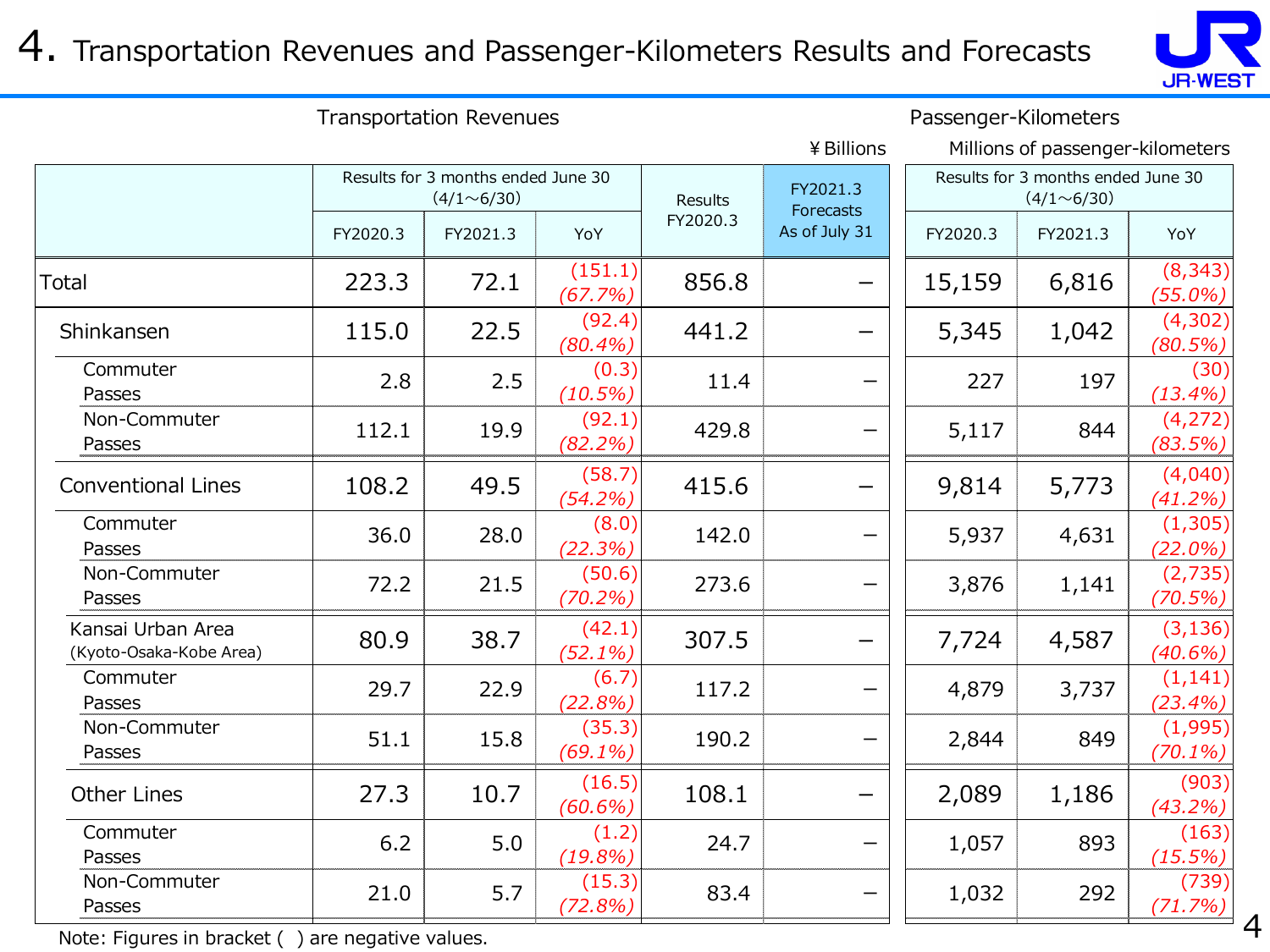#### 5. Major Factors of Increase/Decrease in Operating Expenses (Non-consolidated)



¥Billions

|                                  |       | Results for 3 months ended June 30,2020 |               |                                                                                     |  |  |  |
|----------------------------------|-------|-----------------------------------------|---------------|-------------------------------------------------------------------------------------|--|--|--|
|                                  |       | YoY                                     |               |                                                                                     |  |  |  |
|                                  |       | Increase/<br>(Decrease)                 | $\frac{0}{0}$ | Major factors (YoY)                                                                 |  |  |  |
| Personnel costs                  | 52.0  | (2.1)                                   | (4.0)         | Decrease in overtime payments<br>·Difference in unit cost, etc.                     |  |  |  |
| Energy costs                     | 9.7   | (1.5)                                   | (13.8)        | Decrease in passenger car-kilometer due to certain<br>operational suspensions, etc. |  |  |  |
| Maintenance costs                | 26.6  | 0.6                                     | 2.3           | ·Difference in progress of maintenance work, etc.                                   |  |  |  |
| Miscellaneous costs              | 38.7  | (8.1)                                   | (17.4)        | Decrease in sales commisions<br>Decrease in advertising expenses, etc.              |  |  |  |
| Rental Payments, etc             | 6.8   | (0.1)                                   | (2.6)         | Kansai-airport line, etc.                                                           |  |  |  |
| <b>Taxes</b>                     | 7.9   | (1.9)                                   |               | $(19.7)$ . Decrease in business tax on corporations, etc.                           |  |  |  |
| Depreciation and<br>amortization | 33.4  | 0.3                                     | 1.2           | ·Full-year effect of new assets in operation during FY2020.3,<br>etc.               |  |  |  |
| Total                            | 175.5 | (13.0)                                  | (6.9)         |                                                                                     |  |  |  |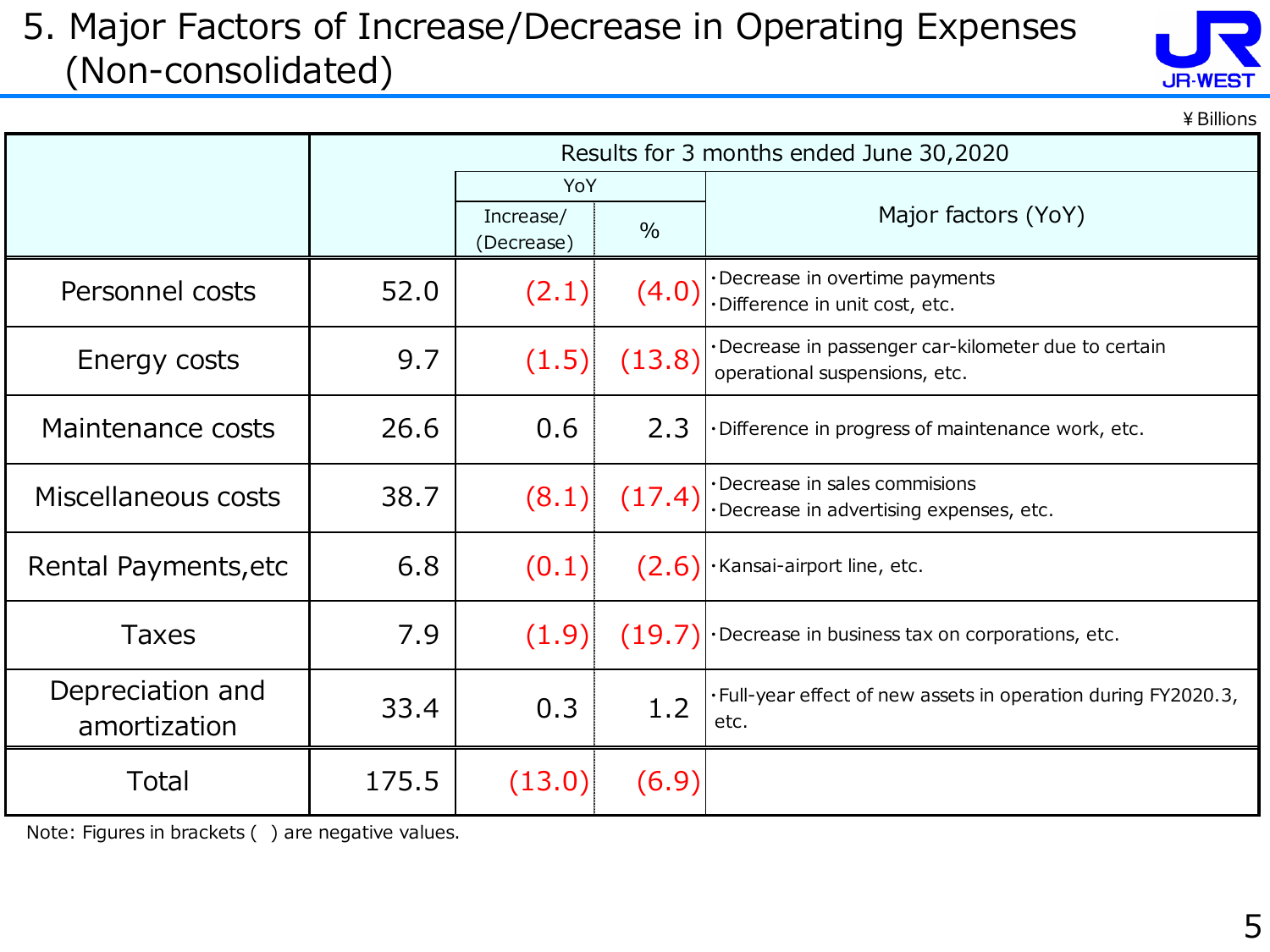## 6. Consolidated Financial Results and Forecasts



¥Billions

|                                                | 3 months<br>ended<br>June 30, 2019<br>A | 3 months<br>ended<br>June 30, 2020<br>B | Increase/<br>(Decrease)<br>$B-A$ | YoY<br>$\frac{0}{0}$<br>$B/A-1$ | <b>Results</b><br>FY2020.3<br>$\mathsf{C}$ | Forecasts<br>FY2021.3<br>As of July 31<br>$\mathsf{D}$ |
|------------------------------------------------|-----------------------------------------|-----------------------------------------|----------------------------------|---------------------------------|--------------------------------------------|--------------------------------------------------------|
| <b>Operating Revenues</b>                      | 365.7                                   | 163.3                                   | (202.3)                          | (55.3)                          | 1,508.2                                    |                                                        |
| <b>Operating Expenses</b>                      | 299.7                                   | 257.5                                   | (42.1)                           | (14.1)                          | 1,347.5                                    |                                                        |
| Operating Income (Loss)                        | 66.0                                    | (94.2)                                  | (160.2)                          |                                 | 160.6                                      |                                                        |
| Non-operating revenues and expenses            | (3.7)                                   | (5.5)                                   | (1.7)                            | 48.1                            | (12.2)                                     |                                                        |
| Non-operating revenues                         | 1.3                                     | 1.4                                     | 0.1                              |                                 | 8.8                                        |                                                        |
| Non-operating expenses                         | 5.0                                     | 7.0                                     | 1.9                              |                                 | 21.1                                       |                                                        |
| Recurring Profit (Loss)                        | 62.2                                    | (99.7)                                  | (162.0)                          |                                 | 148.3                                      |                                                        |
| Extraordinary profit and loss, net             | (0.4)                                   | (8.2)                                   | (7.7)                            |                                 | (7.6)                                      |                                                        |
| Extraordinary profit                           | 2.3                                     | 2.3                                     | (0.0)                            |                                 | 23.0                                       |                                                        |
| Extraordinary loss                             | 2.8                                     | 10.5                                    | 7.7                              |                                 | 30.7                                       |                                                        |
| Profit (Loss) attributable to owners of parent | 42.5                                    | (76.7)                                  | (119.2)                          |                                 | 89.3                                       |                                                        |
| Comprehensive Income                           | 42.0                                    | (78.9)                                  | (121.0)                          |                                 | 87.0                                       |                                                        |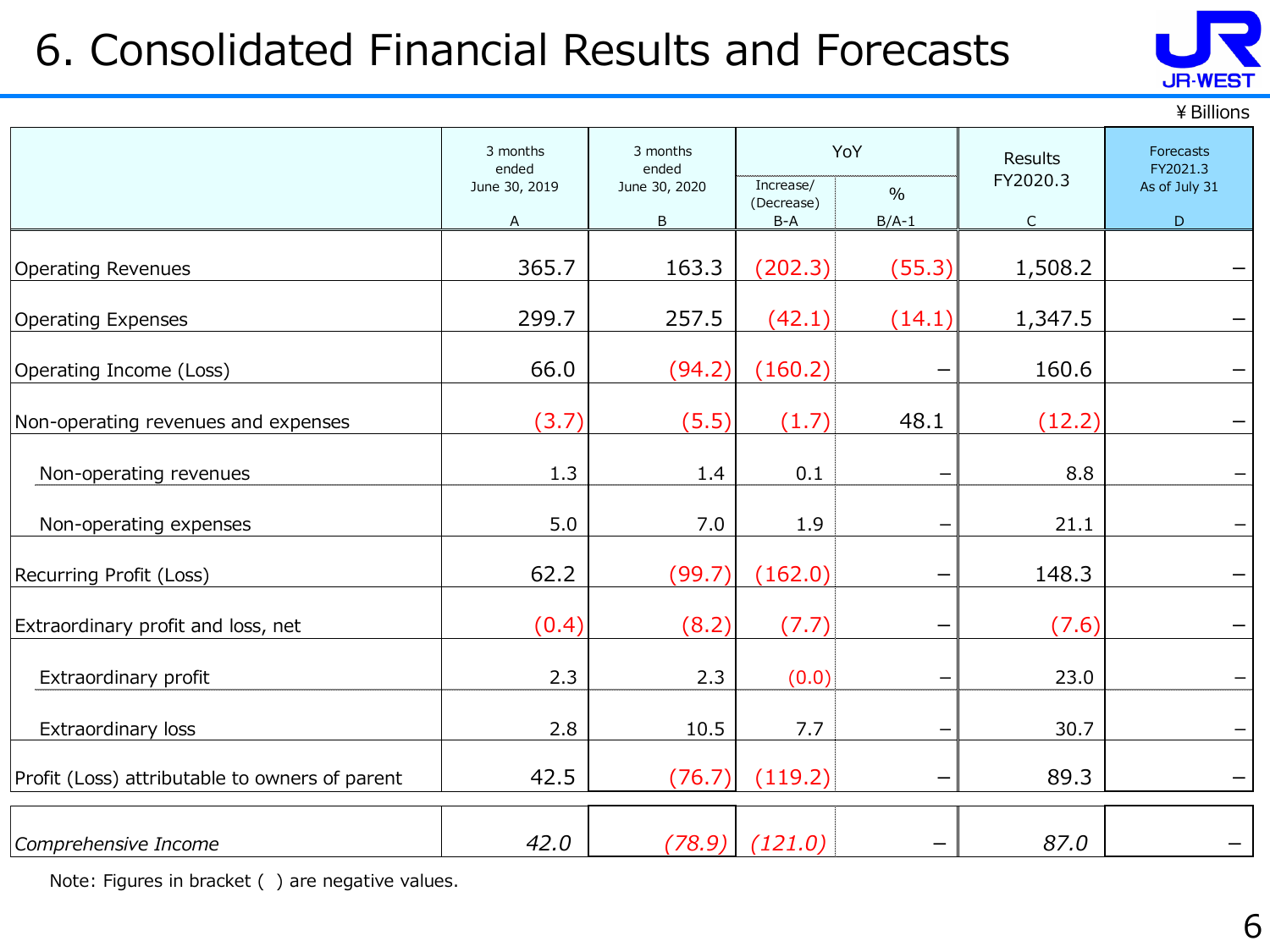### 7. Consolidated Financial Results and Forecasts (Segment Information)



|                                                                 |                   |                   |                         |               |                | ¥ Billions               |
|-----------------------------------------------------------------|-------------------|-------------------|-------------------------|---------------|----------------|--------------------------|
|                                                                 | 3 months<br>ended | 3 months<br>ended |                         | YoY           | <b>Results</b> | Forecasts<br>FY2021.3    |
|                                                                 | June 30, 2019     | June 30, 2020     | Increase/<br>(Decrease) | $\frac{0}{0}$ | FY2020.3       | As of July 31            |
|                                                                 | A                 | B                 | $B-A$                   | $B/A-1$       | $\mathsf C$    | D                        |
| Operating Revenues*1                                            | 365.7             | 163.3             | (202.3)                 | (55.3)        | 1,508.2        |                          |
| Transportation                                                  | 241.7             | 84.9              | (156.8)                 | (64.9)        | 933.4          |                          |
| Retail                                                          | 56.5              | 23.1              | (33.3)                  | (59.0)        | 226.0          |                          |
| Sales of goods and food services                                | 38.5              | 15.7              | (22.8)                  | (59.1)        | 154.2          |                          |
| [Accommodation-oriented budget hotels] (restated) <sup>*2</sup> | [3.7]             | [0.5]             | [(3.1)]                 | [(84.8)]      | [14.6]         |                          |
| <b>Department Stores</b>                                        | 15.7              | 5.4               | (10.2)                  | (65.4)        | 63.2           | $\overline{\phantom{0}}$ |
| Real estate                                                     | 31.9              | 29.6              | (2.3)                   | (7.4)         | 165.1          |                          |
| Shopping center                                                 | 15.1              | 7.1               | (8.0)                   | (53.0)        | 61.1           |                          |
| Real estate lease and sale                                      | 16.3              | 21.7              | 5.3                     | 33.0          | 102.1          |                          |
| [Real estate sale] (restated)                                   | [4.3]             | [9.7]             | [5.4]                   | [126.4]       | [53.6]         |                          |
| Other businesses                                                | 35.5              | 25.7              | (9.8)                   | (27.7)        | 183.6          |                          |
| Hotel                                                           | 10.0              | 1.7               | (8.3)                   | (83.1)        | 37.3           |                          |
| Nippon Travel Agency                                            | 8.7               | 6.2               | (2.4)                   | (28.5)        | 42.3           |                          |
| Operating Income (Loss) <sup>*1</sup>                           | 66.0              | (94.2)            | (160.2)                 |               | 160.6          | -                        |
| Transportation                                                  | 56.1              | (86.8)            | (143.0)                 |               | 105.3          |                          |
| Retail                                                          | 1.4               | (5.5)             | (7.0)                   |               | 3.8            | -                        |
| Sales of goods and food services                                | 1.1               | (4.8)             | (5.9)                   |               | 3.4            | $\overline{\phantom{0}}$ |
| Department stores                                               | 0.1               | (0.7)             | (0.8)                   |               | 0.2            |                          |
| Real estate                                                     | 9.1               | 6.6               | (2.5)                   | (27.6)        | 34.9           | —                        |
| Shopping center                                                 | 2.5               | (1.1)             | (3.6)                   |               | 7.5            |                          |
| Real estate lease and sale                                      | 4.7               | 5.5               | 0.8                     | 17.2          | 19.8           |                          |
| Other businesses                                                | (1.3)             | (7.5)             | (6.1)                   |               | 19.7           | -                        |
| Hotel                                                           | 0.2               | (3.5)             | (3.8)                   |               | (1.2)          |                          |
| Nippon Travel Agency                                            | (1.0)             | (2.6)             | (1.5)                   |               | 1.0            |                          |

Note: Figures in bracket ( ) are negative values.

\*1 The breakdowns of operating revenues and operating income by each segment are the sums of those of major subsidiaries.

\*2 Figures in brackets 【 】 are the sales of accommodation-oriented budget hotel, "VIA INN", sales, excluding Asakusa (other businesses segment), and Hiroshima Kanayamacho (other businesses segment) locations.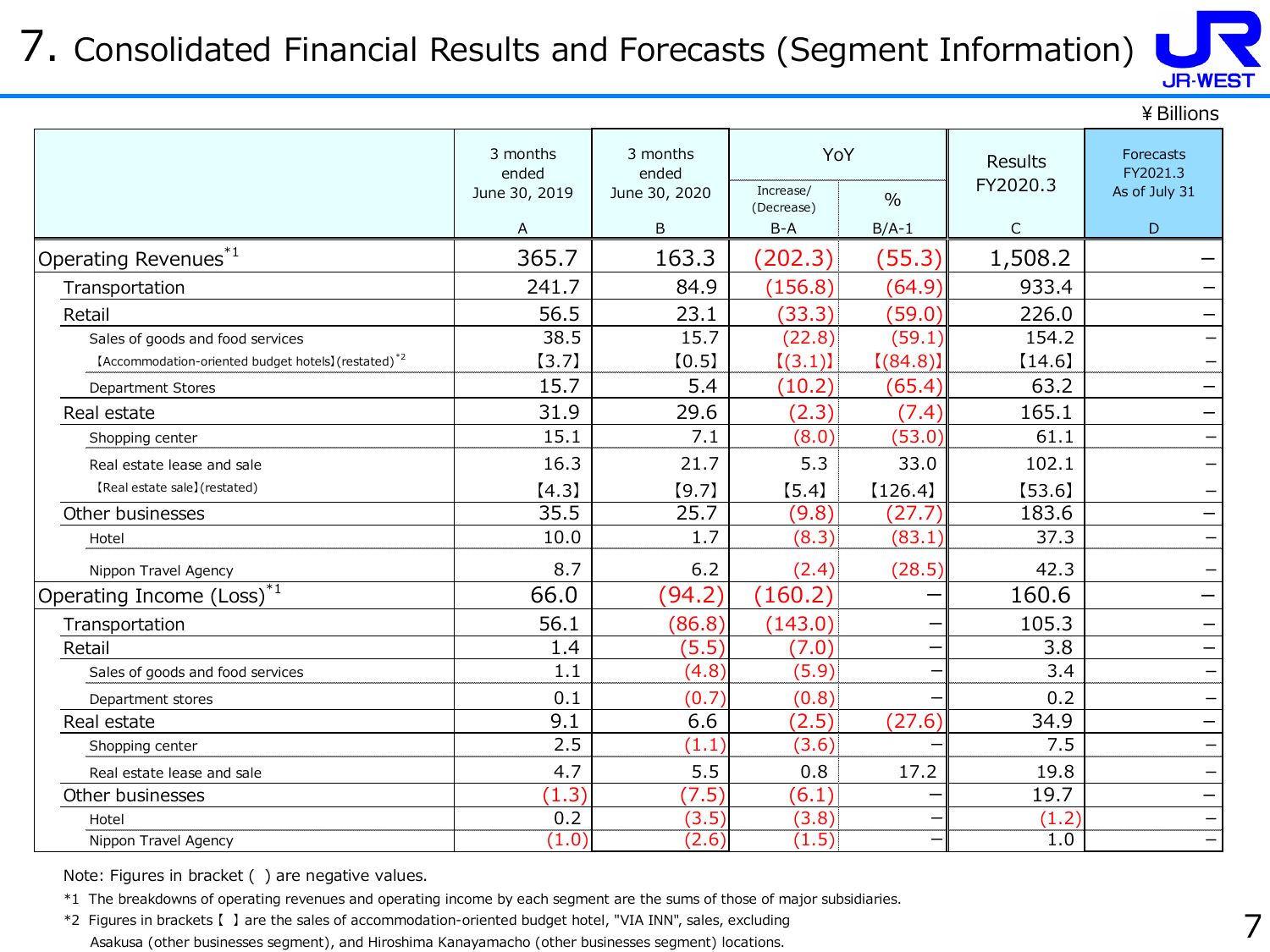

|                  | ¥ Billions           |                           |       |                         |        |                                              |  |  |  |  |
|------------------|----------------------|---------------------------|-------|-------------------------|--------|----------------------------------------------|--|--|--|--|
|                  |                      |                           |       |                         |        | Results for 3 months ended June 30,2020      |  |  |  |  |
|                  |                      |                           |       |                         | YoY    |                                              |  |  |  |  |
|                  |                      |                           |       | Increase/<br>(Decrease) | $\%$   | Major factors (YoY)                          |  |  |  |  |
|                  | Sales of goods       | Operating Revenues        | 15.7  | (22.8)                  | (59.1) | ·COVID-19, etc.                              |  |  |  |  |
| Retail           | and food services    | Operating Income          | (4.8) | (5.9)                   |        |                                              |  |  |  |  |
|                  | Department stores    | Operating Revenues        | 5.4   | (10.2)                  | (65.4) | ·COVID-19, etc.                              |  |  |  |  |
|                  |                      | Operating Income          | (0.7) | (0.8)                   | —      |                                              |  |  |  |  |
|                  | Shopping center      | <b>Operating Revenues</b> | 7.1   | (8.0)                   | (53.0) | ·COVID-19, etc.                              |  |  |  |  |
| Real estate      |                      | Operating Income          | (1.1) | (3.6)                   |        |                                              |  |  |  |  |
|                  | Real estate lease    | <b>Operating Revenues</b> | 21.7  | 5.3                     | 33.0   | ·Increase in number of residences sold, etc. |  |  |  |  |
|                  | and sale             | Operating Income          | 5.5   | 0.8                     | 17.2   |                                              |  |  |  |  |
|                  | Hotel                | Operating Revenues        | 1.7   | (8.3)                   | (83.1) | ·COVID-19, etc.                              |  |  |  |  |
|                  |                      | Operating Income          | (3.5) | (3.8)                   |        |                                              |  |  |  |  |
| Other Businesses | Nippon travel agency | Operating Revenues        | 6.2   | (2.4)                   | (28.5) | ·COVID-19, etc.                              |  |  |  |  |
|                  |                      | Operating Income          | (2.6) | (1.5)                   |        |                                              |  |  |  |  |

Note: Figures in brackets ( ) are negative values.

 $*$  Operating revenues are the revenues from third parties ( = customers).

The breakdowns of operating revenues by each segment are the sums of revenues of major subsidiaries.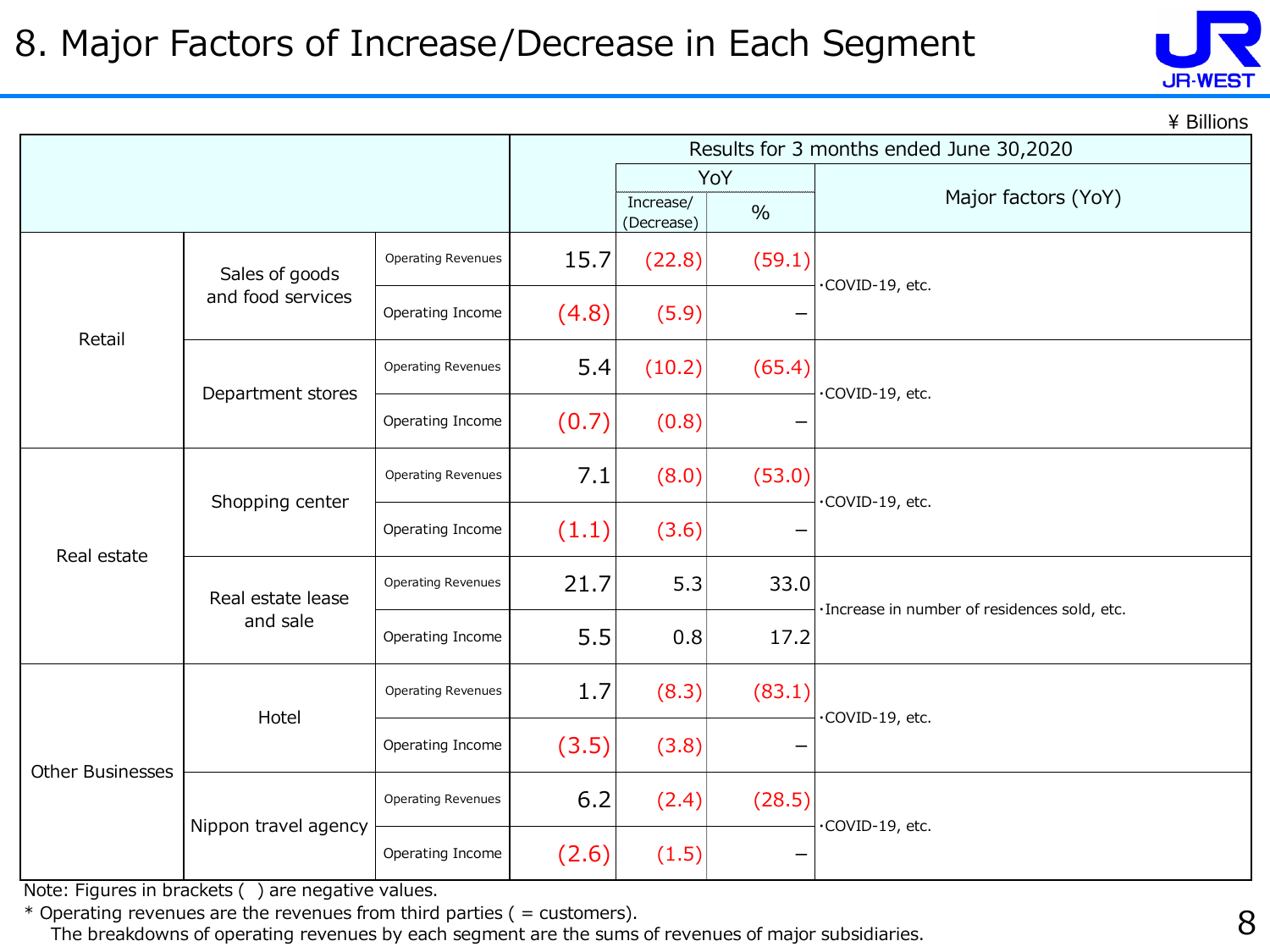

¥Billions

|                                        | As of March 31,<br>2020 | As of June 30,<br>2020 | <b>Difference</b><br>increase/<br>(decrease) |
|----------------------------------------|-------------------------|------------------------|----------------------------------------------|
|                                        | A                       | B                      | $B-A$                                        |
| <b>Assets</b>                          | 3,275.2                 | 3,449.3                | 174.0                                        |
| <b>Liabilities</b>                     | 2,052.1                 | 2,322.2                | 270.1                                        |
| Net assets                             | 1,223.1                 | 1,127.0                | (96.0)                                       |
| Balance of Long-term Debt and Payables | 1,018.9                 | 1,385.7                | 366.7                                        |
| [Average interest rate (%) ]           | $[1.79]$                | $[1.39]$               | $(0.40)$ ]                                   |
| Shinkansen Purchase Liability          | 101.9                   | 101.9                  |                                              |
| [Average interest rate (%) ]           | [6.55]                  | [6.55]                 | $(-)$                                        |
| <b>Bonds</b>                           | 544.9                   | 719.9                  | 175.0                                        |
| [Average interest rate (%) ]           | [1.48]                  | [1.17]                 | $(0.31)$ ]                                   |
| Equity ratio $(\%)$                    | 34.1                    | 29.7                   | (4.4)                                        |
| Net assets per share $(*)$             | 5,847.27                | 5,352.02               | (495.25)                                     |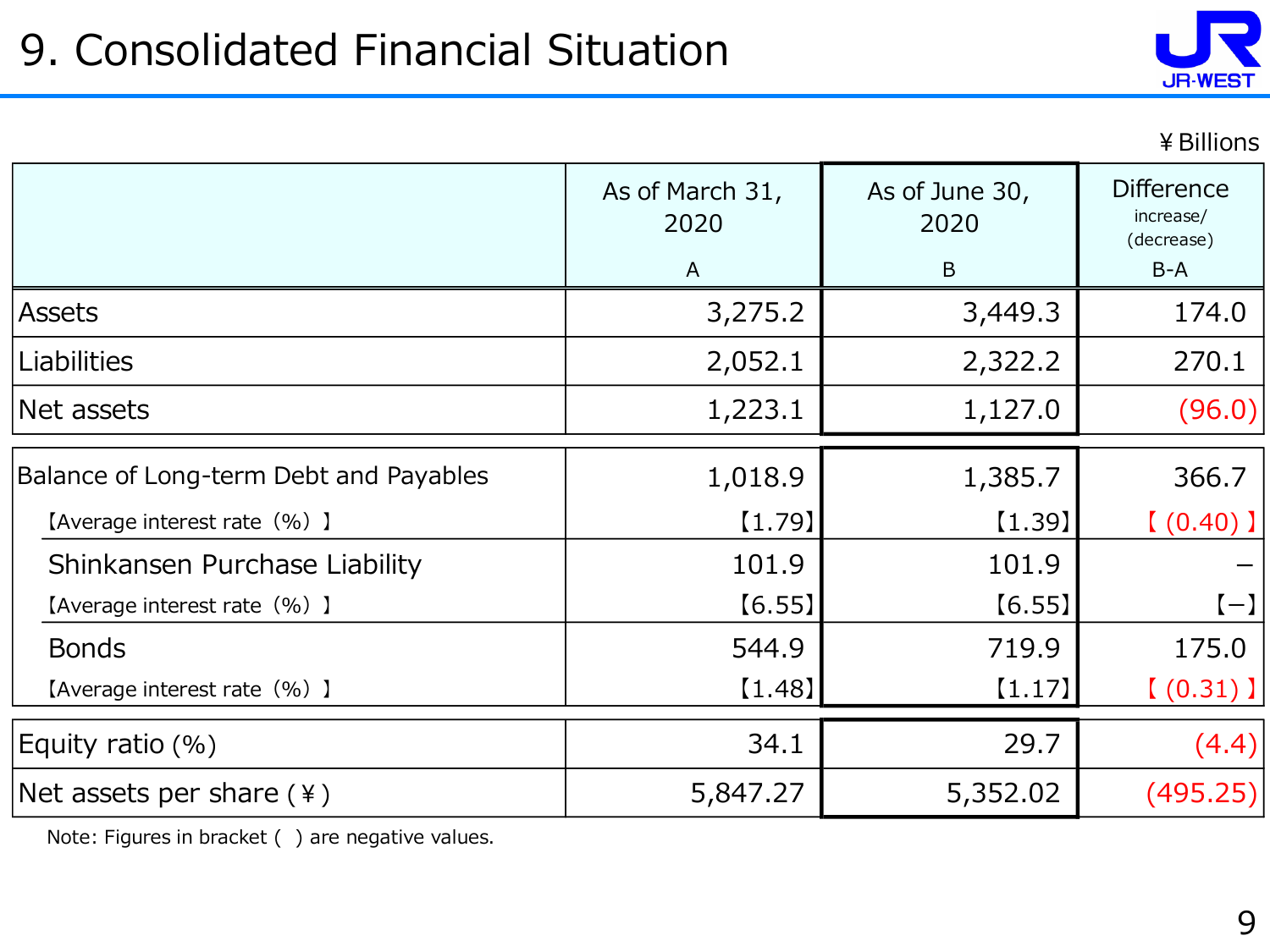

Persons, ¥Billions

|                                                      | 3 months ended<br>June 30, 2019 | 3 months ended<br>June 30, 2020 | Results<br>FY2020.3 | <b>Forecasts</b><br>FY2021.3<br>As of July 31 |
|------------------------------------------------------|---------------------------------|---------------------------------|---------------------|-----------------------------------------------|
| ROA (%, Consolidated)                                | 2.1                             | (2.8)                           | 4.9                 |                                               |
| ROE (%, Consolidated)                                | 3.9                             | (7.2)                           | 8.1                 |                                               |
| EBITDA (Consolidated)                                | 106.9                           | (53.1)                          | 332.2               |                                               |
| Depreciation (Consolidated)                          | 40.6                            | 40.7                            | 170.4               |                                               |
| Capital Expenditures<br>(Consolidated, own fund)     | 32.8                            | 37.2                            | 254.5               |                                               |
| Capital Expenditures<br>(Non-consolidated, own fund) | 18.5                            | 21.3                            | 176.2               |                                               |
| Safety-related capital expenditures                  | 12.2                            | 10.5                            | 116.1               |                                               |
| Dividends per share (¥)                              |                                 | -                               | 182.5               |                                               |

|                                       | 3 months ended<br>June 30, 2019 |        |        | 3 months ended<br>June 30, 2020 |        | Results<br>FY2020.3 |   | <b>Forecasts</b><br>FY2021.3<br>As of July 31                                                                                                                                                                                  |  |
|---------------------------------------|---------------------------------|--------|--------|---------------------------------|--------|---------------------|---|--------------------------------------------------------------------------------------------------------------------------------------------------------------------------------------------------------------------------------|--|
|                                       |                                 |        |        |                                 |        |                     |   | Consolidated   Non-Consolidated   Consolidated   Non-Consolidated   Consolidated   Non-Consolidated   Consolidated   Non-Consolidated   Non-Consolidated   Non-Consolidated   Non-Consolidated   Non-Consolidated   Non-Consol |  |
| No. of employees at the end of period | 49,700                          | 25,622 | 49,903 | 25,251                          | 48,323 | 24,439              |   |                                                                                                                                                                                                                                |  |
| Financial Expenses, net               | (4.6)                           | (2.9)  | (4.4)  | (3.2)                           | (18.2) | (16.7)              |   |                                                                                                                                                                                                                                |  |
| Interest and dividend income          | 0.2                             | 1.9    | 0.3    | 1.5                             | 1.2    | 2.6                 | - |                                                                                                                                                                                                                                |  |
| Interest expenses                     | 4.8                             | 4.8    | 4.8    | 4.8                             | 19.4   | 19.3                | - |                                                                                                                                                                                                                                |  |

Note: Figures in bracket ( ) are negative values.

\* EBITDA = Operating Income (Loss) + Depreciation + Amortization of goodwill